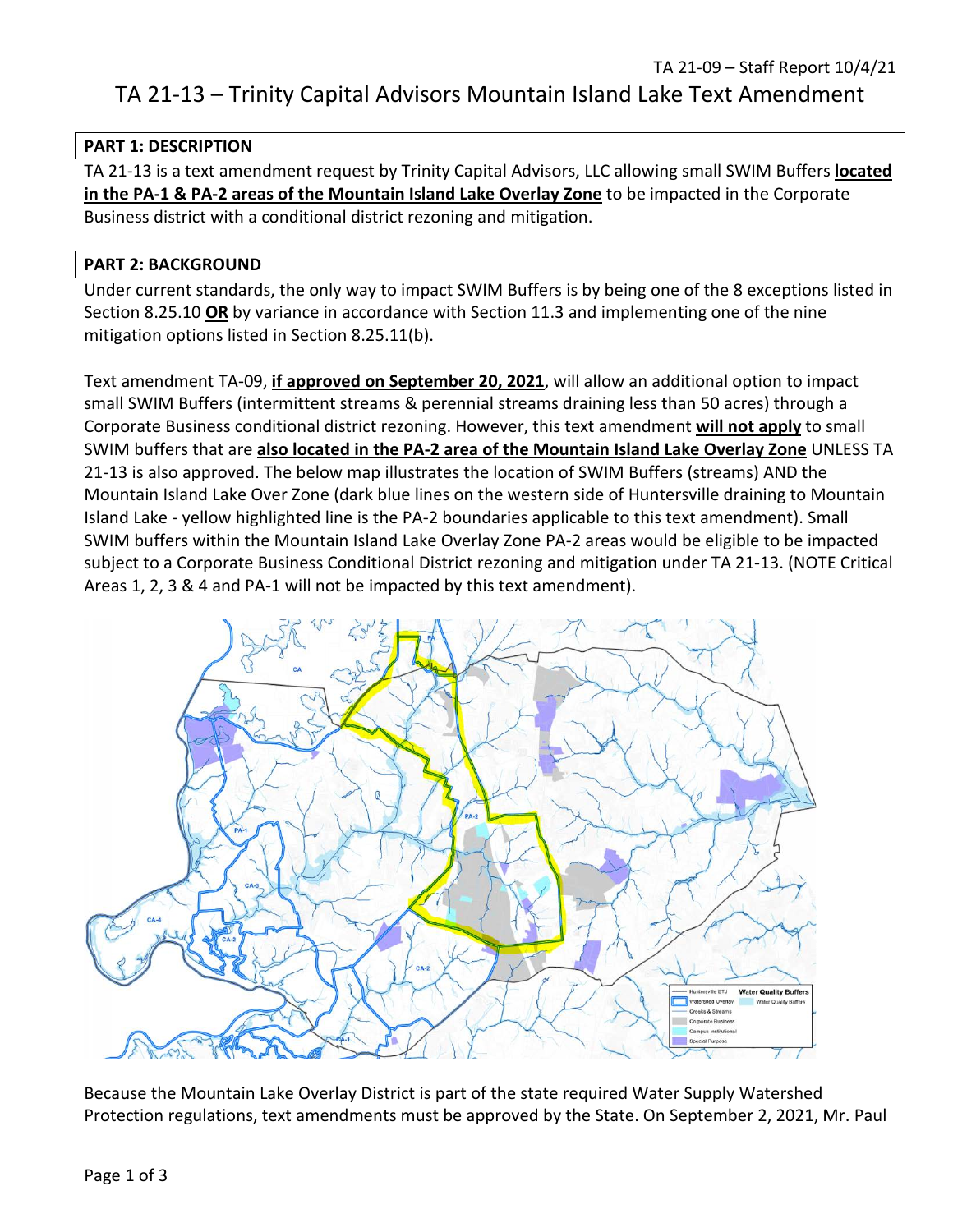Clark, NC Water Supply Watershed Protection Coordinator, gave preliminary approval for the text amendment.

Huntersville Planning Department supports a text amendment providing an additional option to impact small SWIM Buffers through conditional rezoning in the Mountain Island Lake Overlay Zone because it is difficult for large footprint flex space buildings to design around them. Mr. Rusty Rozzelle, Program Manager for Mecklenburg County's Water Quality Program is not opposed to the text amendment because of the limited number of properties potentially impacted and because mitigation would be provided to offset any negative water quality impacts.

## **PART 3: RELEVANT SECTIONS OF THE HUNTERSVILLE 2040 COMMUNITY PLAN**

**Policy LU-8: Emphasize form and flexibility in Mixed-Use Centers, Employment Centers, the Town Core, and Activity Centers.** 

*Comment: Proposed amendment provides flexibility in the employment center where development options are limited for large footprint flex space buildings. Conditional zoning process and mitigation per Section 8.25(11)(b) allows town to consider impact on SWIM buffers in the Mountain Island Lake Overlay zone on the merits of each case.*

## **Policy EV-1: Support a balanced economy through job growth in target industry sectors.**

EV 1.4: Review development standards to support business growth.

• Support efforts to improve efficiency and responsiveness of the development review process for development proposals. Regularly review the market to ensure that standards are in line with current demand.

*Comment: Staff finds providing another option for minor SWIM buffer impacts in the Mountain Island Lake Overlay zone through conditional zoning in the CB district reflects a proper balance of environmental protection and economic development.*

## **Policy EOS-1: Support the preservation and enhancement of the natural environment, along with its scenic and cultural assets.**

*Comment: While the amendment allows impacts to intermittent streams and perennial streams draining under 50 acres in the Mountain Island Lake Overlay Zone, mitigation per Section 8.25.11(b) would be required.*

## **PART 4: STAFF RECOMMENDATION**

Staff recommends approval of the text amendment language.

## **PART 5: HUNTERSVILLE ORDINANCE ADVISORY BOARD**

The Huntersville Ordinances Advisory Board (HOAB) recommended approval of the proposed text amendment 6-1 on September 2, 2021.

## **PART 6: PUBLIC HEARING**

September 20, 2021

## **PART 7: PLANNING BOARD RECOMMENDATION**

September 28, 2021